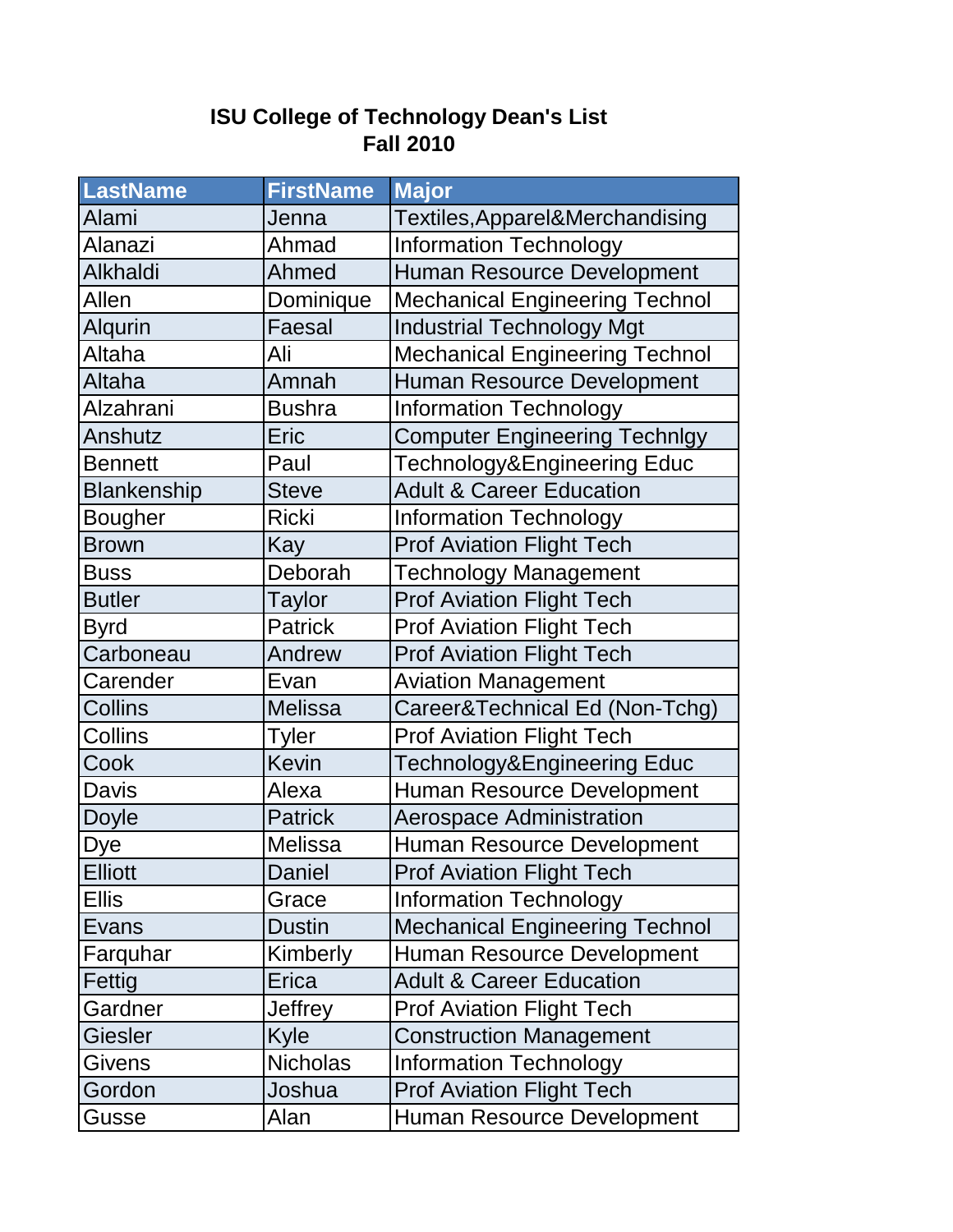| Hagedorn        | Zachary         | <b>Construction Management</b>           |
|-----------------|-----------------|------------------------------------------|
| Hammond         | Joseph          | <b>Aerospace Administration</b>          |
| Hayes           | Ryne            | <b>Information Technology</b>            |
| Hays            | <b>Charles</b>  | <b>Information Technology</b>            |
| <b>Heine</b>    | <b>Jared</b>    | <b>Prof Aviation Flight Tech</b>         |
| <b>Helming</b>  | Clayton         | <b>Mechanical Engineering Technol</b>    |
| <b>Henness</b>  | Logan           | <b>Prof Aviation Flight Tech</b>         |
| Hill            | Clinton         | <b>Prof Aviation Flight Tech</b>         |
| <b>Hill</b>     | Corey           | <b>Prof Aviation Flight Tech</b>         |
| Hogue           | <b>Nicholas</b> | <b>Prof Aviation Flight Tech</b>         |
| Hoover          | <b>Robert</b>   | <b>Technology Management</b>             |
| Hopf            | <b>Blake</b>    | Adv Manufacturing Management             |
| Jans            | <b>Kristin</b>  | <b>Human Resource Development</b>        |
| Jones           | Clarissa        | Human Resource Development               |
| Jones           | Eric            | <b>Information Technology</b>            |
| Kays            | Jason           | <b>Electronics Engineering Tech</b>      |
| Kreps           | Stephanie       | <b>Interior Design</b>                   |
| Larrowe         | Ronald          | <b>Career &amp; Technical Education</b>  |
| Lasher          | <b>Brent</b>    | <b>Aviation Management</b>               |
| Lishin          | <b>Chris</b>    | <b>Automat&amp;Control Engineer Tech</b> |
| Littrell        | <b>Justin</b>   | <b>Construction Management</b>           |
| <b>Marshall</b> | <b>Nicholas</b> | <b>Construction Management</b>           |
| <b>Maurer</b>   | <b>Kristina</b> | Textiles, Apparel&Merchandising          |
| <b>McCarty</b>  | Alesha          | <b>Interior Design</b>                   |
| <b>McClure</b>  | <b>Kevin</b>    | <b>Construction Management</b>           |
| <b>McCurdy</b>  | <b>BreAuna</b>  | Human Resource Development               |
| <b>McGowan</b>  | Eric            | <b>Mechanical Engineering Technol</b>    |
| Milam           | Candice         | <b>Adult &amp; Career Education</b>      |
| <b>Mills</b>    | Jacob           | <b>Computer Engineering Technlgy</b>     |
| <b>Mowery</b>   | <b>Travis</b>   | <b>Prof Aviation Flight Tech</b>         |
| <b>Munson</b>   | Evan            | <b>Prof Aviation Flight Tech</b>         |
| <b>Napier</b>   | <b>Travis</b>   | <b>Mechanical Engineering Technol</b>    |
| Neuenschwander  | Amber           | <b>Interior Design</b>                   |
| <b>Nevins</b>   | Kenneth         | <b>Automat&amp;Control Engineer Tech</b> |
| <b>Newlin</b>   | Suron           | <b>Construction Management</b>           |
| Norton          | Samantha        | <b>Aviation Management</b>               |
| O'Lone          | Kyle            | <b>Prof Aviation Flight Tech</b>         |
| Otte            | Joseph          | Technology&Engineering Educ              |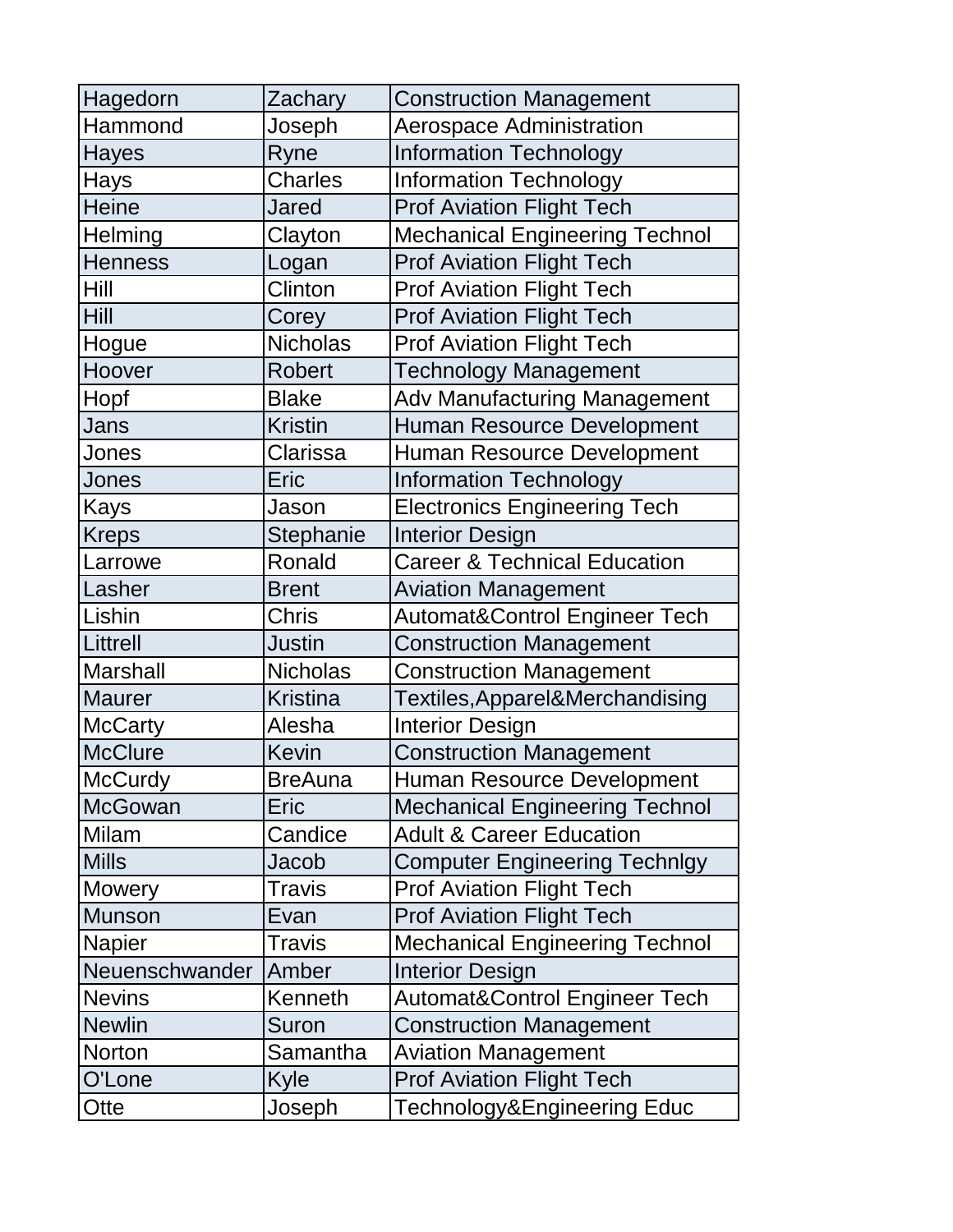| Padgett          | Nathaniel       | <b>Prof Aviation Flight Tech</b>         |
|------------------|-----------------|------------------------------------------|
| Park             | Hyun            | <b>Prof Aviation Flight Tech</b>         |
| Park             | Jin             | <b>Prof Aviation Flight Tech</b>         |
| Pate             | Tammy           | <b>Adult &amp; Career Education</b>      |
| Patterson        | Ethan           | <b>Prof Aviation Flight Tech</b>         |
| Patton           | Justin          | <b>Electronics Technology</b>            |
| Pearson          | Grant           | Human Resource Development               |
| Pearson          | Jesse           | <b>Information Technology</b>            |
| <b>Perkins</b>   | Chuck           | Human Resource Development               |
| <b>Peters</b>    | Christian       | <b>Construction Management</b>           |
| Phillabaum       | Lee             | <b>Aviation Management</b>               |
| Popp             | Caleb           | <b>Prof Aviation Flight Tech</b>         |
| Procise          | Ryan            | <b>Automotive Technology Mgt</b>         |
| Radford          | Christopher     | <b>Prof Aviation Flight Tech</b>         |
| Real             | <b>James</b>    | <b>Construction Management</b>           |
| Reid             | <b>Robert</b>   | <b>Aviation Management</b>               |
| Renn             | Eric            | <b>Prof Aviation Flight Tech</b>         |
| Rice             | Lauren          | Textiles, Apparel&Merchandising          |
| <b>Rivera</b>    | <b>Jasmine</b>  | Human Resource Development               |
| Robinson         | Ava             | <b>Adult &amp; Career Education</b>      |
| <b>Sabelhaus</b> | <b>Justin</b>   | <b>Prof Aviation Flight Tech</b>         |
| <b>Sanders</b>   | Callie          | Human Resource Development               |
| <b>Sanders</b>   | <b>Michelle</b> | <b>Interior Design</b>                   |
| Savage           | Zachary         | <b>Adult &amp; Career Education</b>      |
| <b>Schnabel</b>  | <b>Nick</b>     | <b>Computer Engineering Technlgy</b>     |
| <b>Schultz</b>   | Kaitlyn         | Human Resource Development               |
| Shaw             | <b>Terry</b>    | <b>Automat&amp;Control Engineer Tech</b> |
| Shulman          | Kelly           | <b>Interior Design</b>                   |
| Simmons          | April           | <b>Adult &amp; Career Education</b>      |
| Smith            | Loel            | <b>Automotive Engineering Tech</b>       |
| Spiegel          | Troy            | Human Resource Development               |
| <b>Spires</b>    | Christian       | <b>Construction Management</b>           |
| <b>Steele</b>    | Aaron           | <b>Prof Aviation Flight Tech</b>         |
| Stetter          | Sarah           | <b>Interior Design</b>                   |
| <b>Stevens</b>   | <b>Dustin</b>   | <b>Construction Management</b>           |
| Stovall          | Timothy         | <b>Information Technology</b>            |
| Stuart           | Kirby           | <b>Technology Management</b>             |
| Sypowicz         | Carrie          | Human Resource Development               |